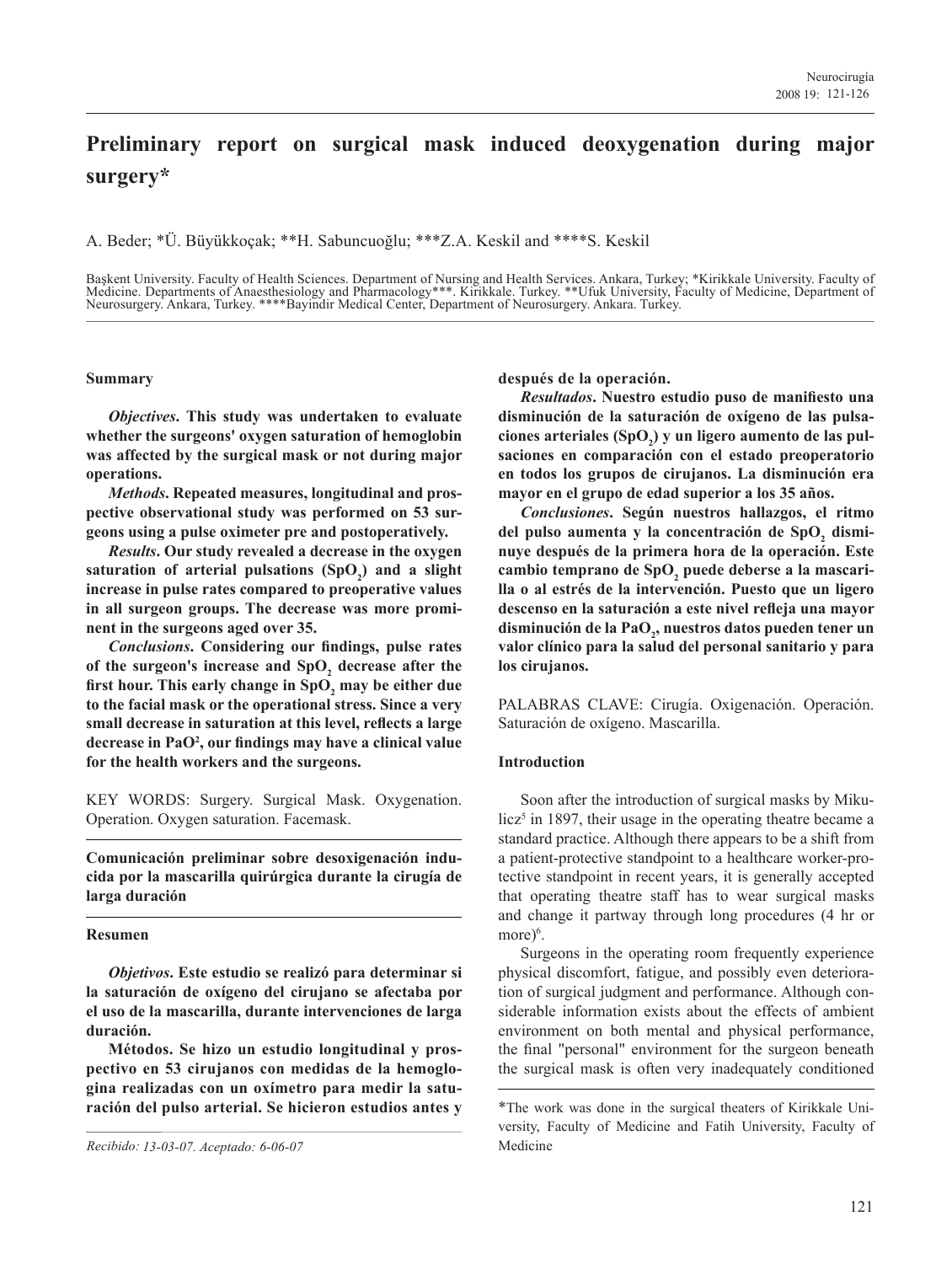despite the universal air-conditioning standard of operating theaters. Thus they either wear masks improperly or refrain from using them altogether. As it is known that heat and moisture trapping occur beneath surgical masks, it seems reasonable that some of the exhaled  $CO_2$  may also be trapped beneath them, inducing a decrease in blood oxygenation.

"Normal blood  $O_2$  saturation" is usually defined as a fractional saturation of 90 to 97.5%, which corresponds to an arterial oxygen partial pressure of 13.3 to 13.7 kPa, if there are no other hemoglobin species, apart from oxyand reduced hemoglobin. A pulse oximeter can detect the oxygen saturation of hemoglobin quickly, in an accurate, and reliable way. Pulse oximeters combine oximetry and plethysmography to measure arterial oxygen saturation, noninvasively. According to Lambert Beer Law, oxygenated and reduced hemoglobin absorb red and infrared light differently. Oxyhemoglobin absorbs more infrared light, while reduced hemoglobin absorbs more red light. The ratio of absorptions at the red and infrared wavelengths is analyzed by oximetry to give the oxygen saturation of arterial pulsations<sup>4</sup>.

 The primary focus of this study was to measure the surgeons' oxygenation status while they were engaged in their daily routine activities of major operations.

#### **Materials and methods**

 53 surgeons from both sexes, employed at university hospitals, 24 to 54 years old, non-smokers and without any chronic lung disease were studied by pulse oximetry before and after the course of an operation. They were hemodynamically stable, breathing room air and standing throughout the operations.

 The groups were formed according to the duration of the operations:

I. Duration of the operations was up to 60 minutes,

Ia: group wearing mask (n=5)

Ib: group of surgeons who did not wear mask during primary care operations with duration of less than 30 minutes (n=9)

 II. Duration of the operations was in between 60-120 minutes (n=25).

 III. Duration of the operations was in between 120-180 minutes (n=23).

 IV. Duration of the operations was in between 180-240 minutes (n=20).

 In order to estimate whether age has any effect on oxygen saturation of hemoglobin and pulse rate, surgeons were also divided into two age groups according to the median age: Surgeons under the age of 35 (**n=25**) and surgeons over the age of 35 (**n=28**). The surgeon age could not be used as a covariate in regression analysis due to sparsity of the data.

 Disposable sterile one-way surgical paper masks (Surgical Face Mask SLM/B, Sterilife, Yozgat, Turkey) were used and the mask position did not vary during the procedures (never below the nose). The same pulse oximeter with a reusable clip type finger probe (Cardiocap/5, Datex-Ohmeda, Helsinki, Finland) was used to measure the blood  $O<sub>2</sub>$  saturation during the study. Participants were encouraged to speak and behave in their usual manner throughout the operation. To eliminate the effect of dehydration over a several hour case on both pulse rate and  $O_2$  saturation, the surgeons were allowed after every hour to drink water through a straw. For all measurements, finger probe was applied to the second finger of the right hand. The study was performed for over a 3-month period extending from March to May, while the operating room ambient temperature varied from 18 to 20°C, and the relative humidity from 35 to 40%.

 Just before the operation, oxygen saturation and pulse rate values were recorded. At the end of the operation, pulse oximeter was applied again and the values were recorded. As the sham group, same surgeons were individually reassessed in the following days before and after exactly the same periods (between preoperational and post operational measurements) while they were standing in the operating room with their sterile gowns as an observer, not performing surgery and not wearing masks to obtain the pre control and post control values.

 Paired and unpaired Student's t test were employed when comparing two groups such as pre and post operational values. The differences between the groups -more than two- were statistically evaluated using Kruskal-Wallis analysis of variance and than post hoc Dunn's test. Data are expressed as mean ± standard error of mean (S.E.M.). Conditions were considered to be statistically significant when p<0.05.

#### **Results**

 When the values for oxygen saturation of hemoglobin were compared, there were statistically significant differences only between preoperational and post operational values (Fig. 1). As the duration of the operation increases, oxygen saturation of hemoglobin decreases significantly. Neither preoperational values, nor the post operational values in themselves were different among the groups. In the group of surgeons who did not wear masks during primary care operations with duration of less than 30 minutes, preoperational saturation values were 97.6±0.2 while post operational values decreased to  $96.3\pm0.3$  (p=0.0006).

 When preoperational and post operational pulse rates were compared, it was observed that pulse rate increased after the operations, and there was a statistically significant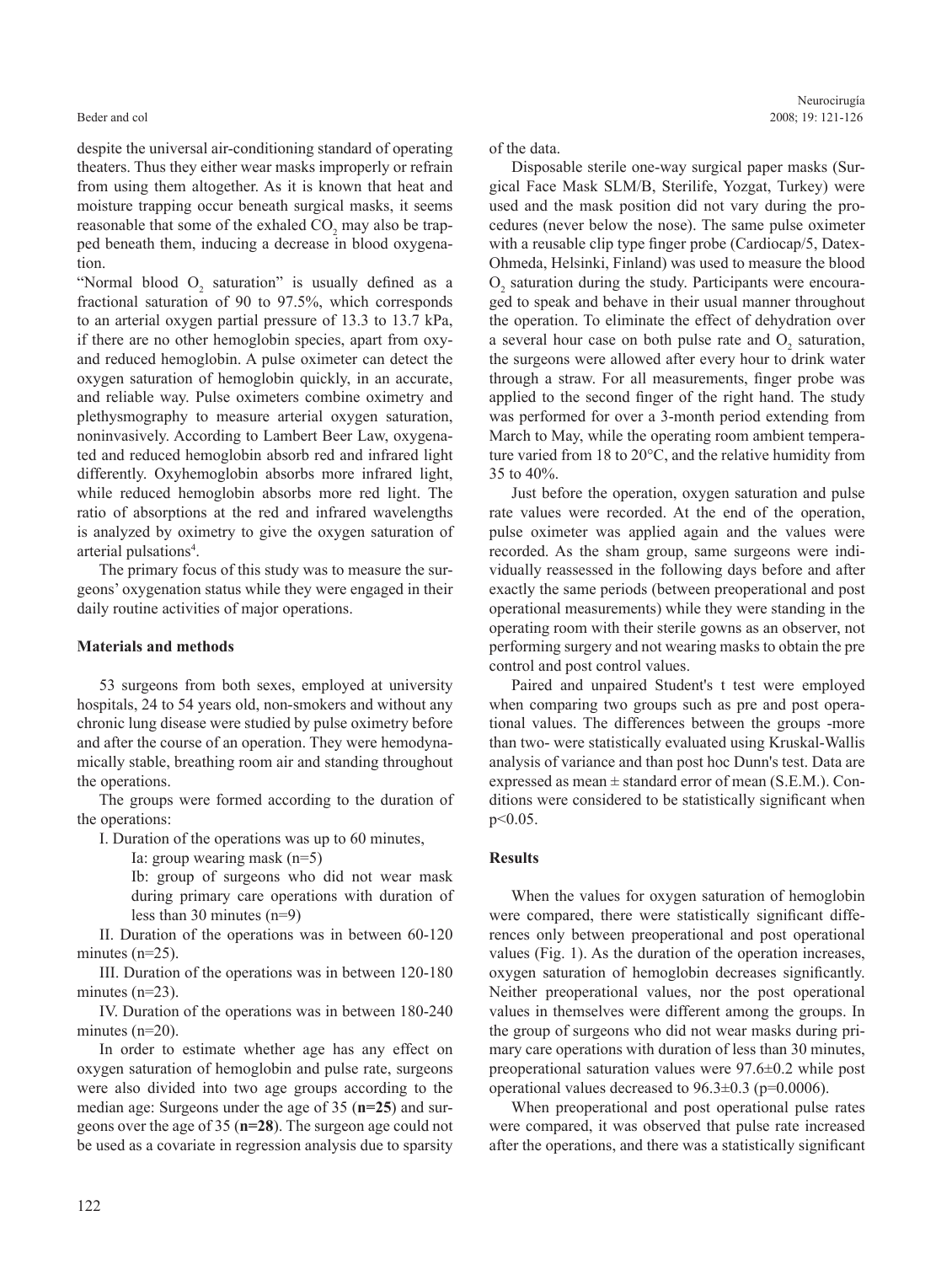Preliminary report on surgical mask induced deoxygenation during major surgery



Figure 1. *The changes in the oxygen saturation of hemoglobin by the duration of surgical operations. Data are expressed as mean ± S.E.M.of n surgical operations. There were statistically significant differences only between preoperational and post operational values. \*\* p<0.01, \*\*\* p<0.0001*



Figure 2: *The changes in pulse rates by the duration of surgical operations. Data are expressed as mean ± S.E.M. of n surgical ope-rations. There was a statistica-lly significant difference only in the group in which operation duration was 180-240 minutes. \* p<0.05.*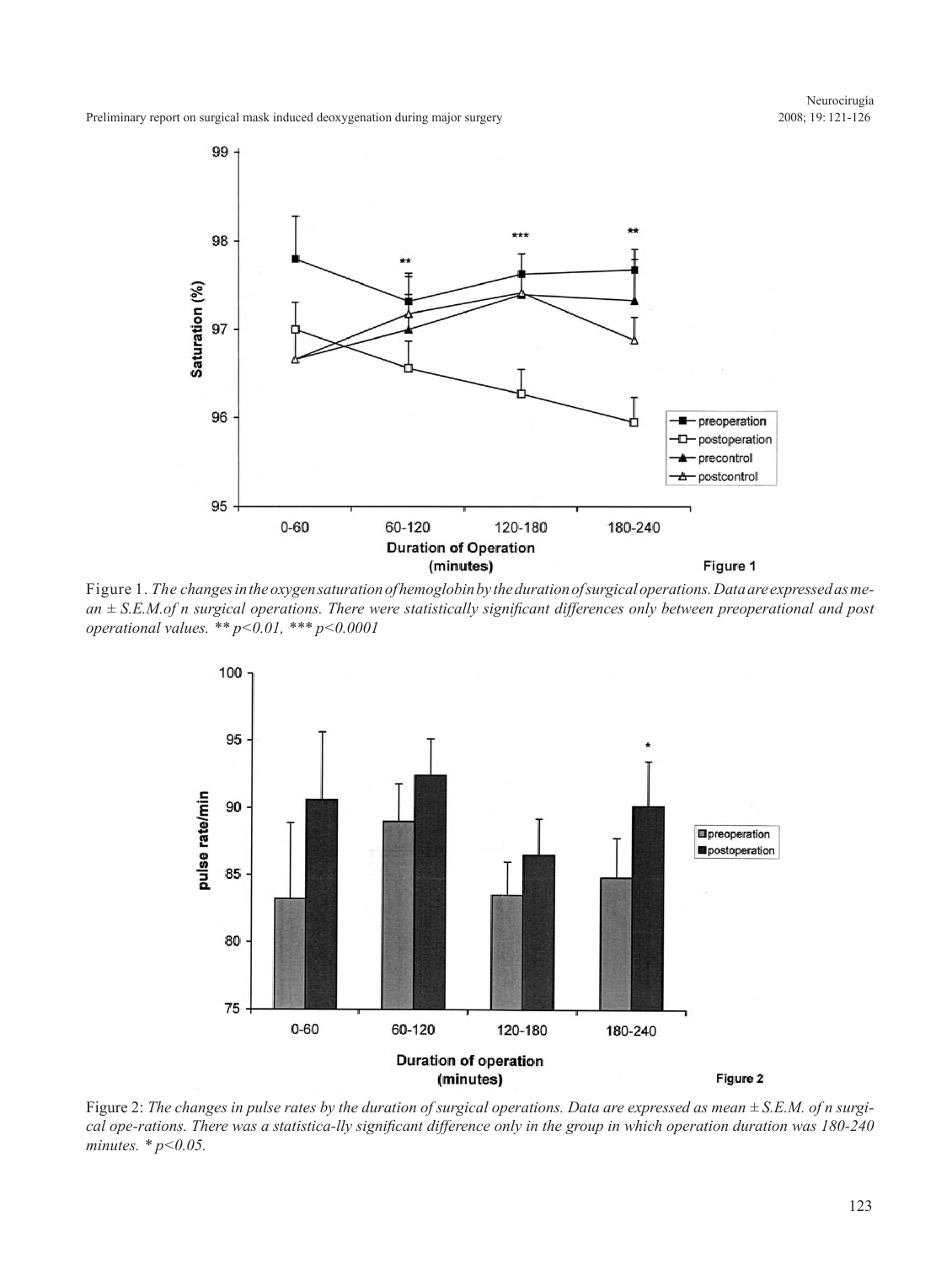

Figure 3. a: *Effect of age on oxygen saturation of hemoglobin. \*\* p<0.01, \* \* \* p<0.0001. b: Effect of age on pulse rates. \* p<0.05.*

difference only in the group in which operation duration was 180-240 minutes (p=0.02) (Fig. 2). Neither preoperational values, nor post operational values in themselves were different in the groups.

 There was not any statistically significant difference between pre control and post control values of pulse rates and oxygen saturations  $(SpO<sub>2</sub>)$  of the same surgeons, without facial masks while not performing surgery (Fig 1).

 Oxygen saturation of hemoglobin decreased significantly after the operations in both age groups  $(p<0.0001)$ . The post operational decrease was more prominent in surgeons over 35 when compared to the surgeons under 35 (p=0.0073) (Fig. 3 a).

 It was observed that pulse rate decreases by age. Both preoperational and post operational pulse rates were significantly different between the two age groups (p=0.0287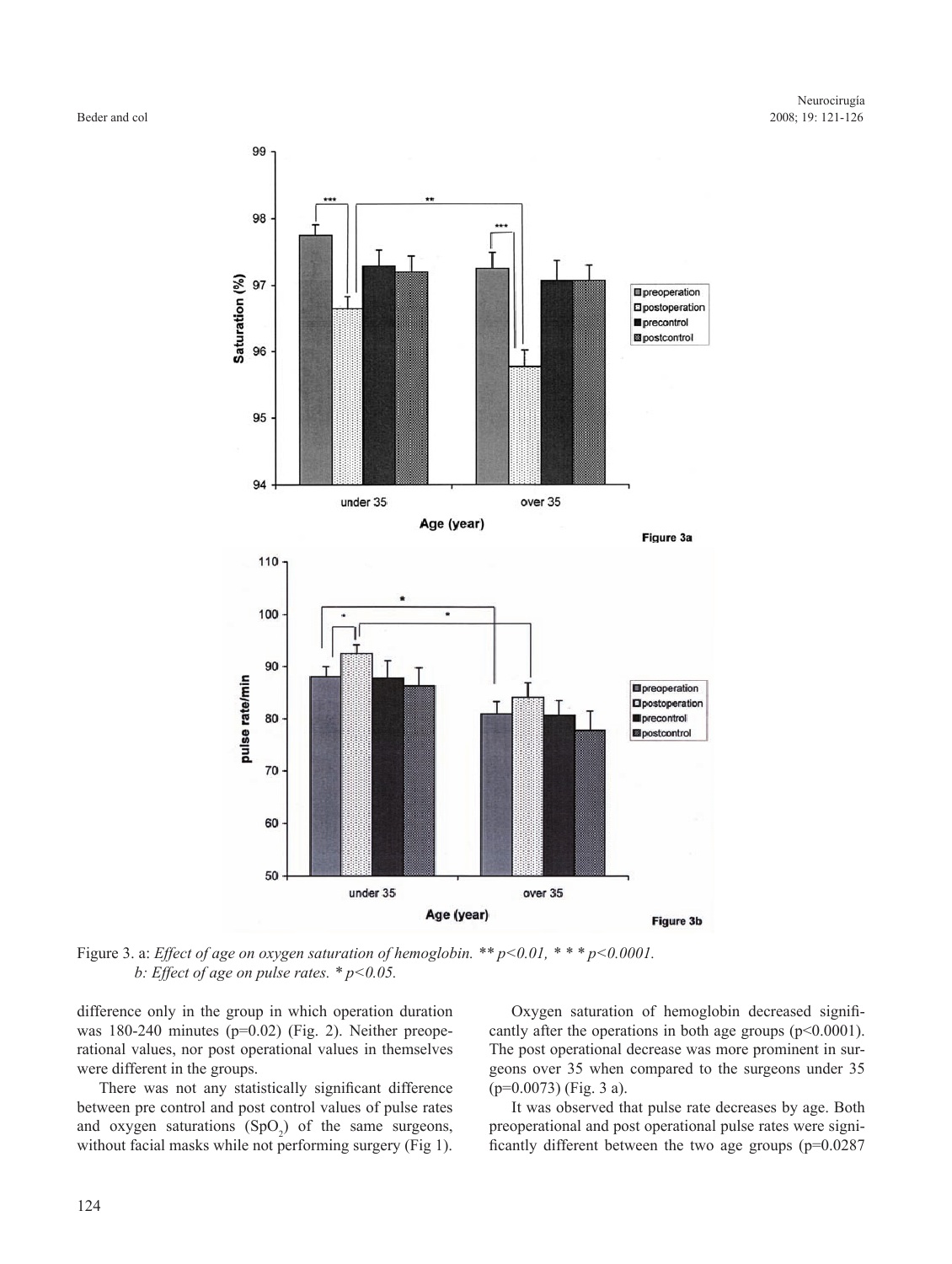and p=0.0124 respectively) (Fig 3 b). Under the age of 35, pulse rate increases significantly after the operations  $(p=0.0207)$ .

# **Discussion**

 Although decrease in both mental - physical performance and accuracy may sometimes be overcome by the motivation of the surgeon, increased fatigue is common in lengthy operations. The increased endogenous heat production of the surgeon, as well as many aspects of the operating room situation -even the close environment beneath the surgical mask- may also negatively affect the working condition of the surgeon. Surgical masks may impose some measurable airway resistance, but it seems doubtful if this significantly increases the process of breathing. Although it might have appeared to be likely that hypoxemia results from the increased  $CO_2$  content of the inspired air<sup>1</sup> due to the exhaled  $CO<sub>2</sub>$  getting trapped beneath the surgical face mask; there has been no controlled study concerning with the effect of surgical masks on the level of blood oxygenation. In this study we have measured the oxygen saturation of arterial pulsations  $(SpO<sub>2</sub>)$  by a pulse oximeter and found a statistically significant decrease in the blood  $O_2$  saturation level of the surgeons post operationally, which is not due to prolonged standing or stress.

 Pulse oximetry, nowadays considered as a standard of clinical care, is a non-invasive method used to measure arterial oxygen saturation with a clinically acceptable accuracy. Since pulse oximeters cannot be calibrated by the user, their performances had been evaluated under both normal (good perfusion, saturation within a normal range and no interfering substances or extraneous factors) and adverse conditions. Despite some performance limitations in the settings of carboxyhemoglobinemia, motion artifact, presence of intravascular dyes, change in systemic vascular resistance, hypotension, nail polish, vasoconstriction, and anemia<sup>2,7</sup>, it has been shown that age, gender, weight, body temperature, hemoglobin concentration and pulse pressure have little effect on the accuracy of pulse oximeters in detecting hypoxemia<sup>8</sup>. The majority of pulse oximeters have an absolute mean error of less than 1.0% when compared to in vitro saturation measurements<sup>3,9</sup>. Pulse oximeters are limited by their software so as not to give a saturation reading greater than 100%, and this limits the potential for positive errors and makes bias and precision calculations difficult to interpret in this high range. As the sigmoid shape of the blood oxygen dissociation curve flattens out at this high saturation levels (>90%) and since even a very small decrease in saturation at this level reflects a large decrease in  $PaO<sub>2</sub>$ ; our findings may have a clinical value for the health worker-surgeon: The surgeon's post operational blood  $O<sup>2</sup>$  saturation level is decreased more than 1% although the variability of the saturation sensors is less than 1%. It is thought that after a very short time the barrier function of the surgical face mask is gone<sup>6</sup>. Thus it is hard to believe that these masks serve as a reducer of oxygen uptake, but they may be acting as a psychological restriction over spontaneous breathing of the active surgeon.

 Considering our findings, this is the first clinical investigation reporting a decrease in blood  $O_2$  saturation and an increase in pulse rates of the surgeons after the operations due to surgical mask usage. This change in  $SpO<sub>2</sub>$  may be either due to the facial mask or the operational stress, since similar changes were observed in the group performing surgery without a mask. However, it cannot be decided whether stress plays any role on the late changes, namely pulse rate increase and  $SpO<sub>2</sub>$  level decrease; since surgeons are not allowed to perform major surgery without a facial mask in most institutions. In order to better elucidate the effects of stress, a randomized control study should have been conducted in a more controlled environment with different sorts of workers from different gender who are or are not used to wearing face masks on (such as anesthesiologists, nurses) also working the same durations. Thus, it is important not to generalize the results of this preliminary study, and further studies involving measurement of gas tensions over time, both from blood and from samples obtained under the mask (in order to show a presumed build-up of CO<sub>2</sub> under the mask) have to be carried out to elucidate this issue.

#### **References**

 1. Beck, W.C.: The air permeability of surgical masks. Guthrie Clin Bull 1964; 34: 26.

 2. Jensen, L.A., Onyskiw, J.E., Prasad, N.G.: Meta-analysis of arterial oxygen saturation monitoring by pulse oximetry in adults. Heart Lung 1998; 27: 387-408.

 3. Kagle, D.M., Alexander, C.M., Berko, R.S., et al.: Evaluation of the Ohmeda 3700 pulse oximeter: steady state and transient response characteristics. Anaesthesiology 1987; 66: 376-380.

 4. Mayers, J.R.: Patient Monitors. In: Morgan EG, Mikhail MS, Murray MJ, Larson CP (eds). Clinical Anesthesiology. 3rd ed, Lange; Mc Graw Hill, 2002; pp.86-126

 5. Mikulicz, J.: Das Operieren in sterilisierten Zwirnhandschuhen und mit Mundbinde. Centralblatt für Chirurgie 1897; 26: 714-717. (cited in ref. No. 6).

 6. Romney, M.G.: Surgical face masks in the operating theatre: re-examining the evidence. Journal of Hospital Infection 2001; 47: 251-256.

 7. Sinex, J.E.: Pulse oximetry: principles and limitations. Am J Emerg Med 1999; 17: 59-67.

8. Villanueva, R., Bell, C., Kain, Z.N., et al.: Effect of peri-